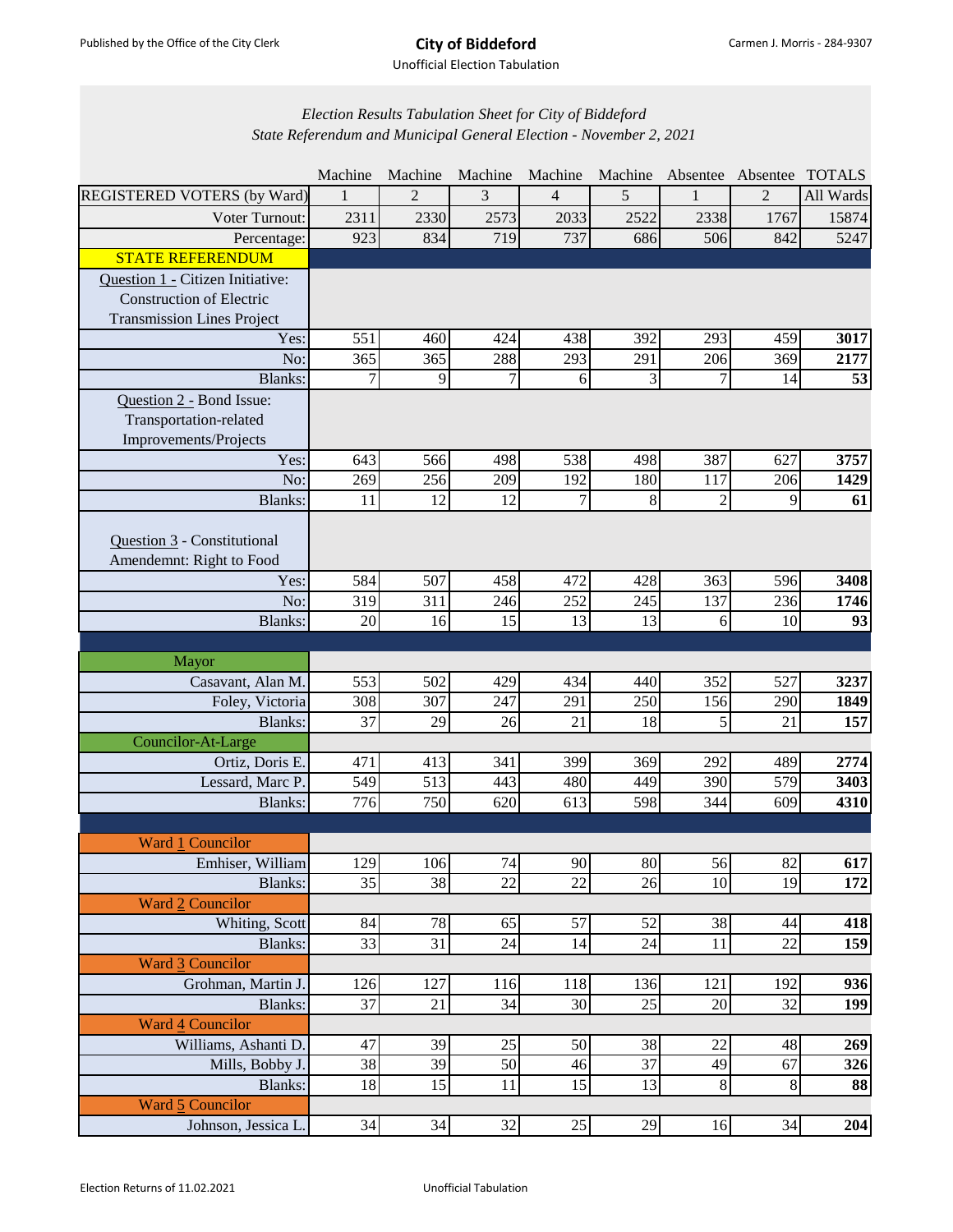Unofficial Election Tabulation

| Clearwater, Amy                                      | 42          | 33   | 36                   | 36              | 34   | 22         | 30   | 233               |
|------------------------------------------------------|-------------|------|----------------------|-----------------|------|------------|------|-------------------|
| Blanks:                                              | 16          | 18   | 9                    | $\overline{13}$ | 23   | 3          | 8    | 90                |
| <b>Ward 6 Councilor</b>                              |             |      |                      |                 |      |            |      |                   |
| Belanger, Norman R.                                  | 100         | 109  | 97                   | 96              | 91   | 60         | 97   | 650               |
| Blanks:                                              | 49          | 31   | 29                   | 27              | 28   | 7          | 21   | 192               |
| Ward 7 Councilor                                     |             |      |                      |                 |      |            |      |                   |
| LaFountain, Laim P.                                  | 88          | 94   | 63                   | 86              | 54   | 58         | 112  | 555               |
| <b>Blanks:</b>                                       | 22          | 25   | 15                   | 21              | 18   | 12         | 22   | 135               |
|                                                      |             |      |                      |                 |      |            |      |                   |
| <b>School Committee</b>                              |             |      |                      |                 |      |            |      |                   |
| Henry, Rebecca J.                                    | 472         | 449  | 390                  | 385             | 388  | 347        | 548  | 2979              |
| Grohman, Amy                                         | 508         | 486  | 418                  | 433             | 405  | 355        | 561  | 3166              |
| Schuyler-Giddings, Lauren                            | 365         | 350  | 309                  | 321             | 313  | 256        | 427  | 2341              |
| Desjardins, Meagan                                   | 455         | 433  | 380                  | 391             | 383  | 327        | 541  | 2910              |
| Forcier, Randy                                       | 473         | 461  | 375                  | 389             | 399  | 338        | 539  | 2974              |
| Landry, Michele L.                                   | 464         | 441  | 378                  | 392             | 396  | 323        | 517  | 2911              |
| Bean, Nathan                                         | 418         | 396  | 335                  | 323             | 341  | 285        | 468  | 2566              |
|                                                      |             | 492  |                      | 452             | 424  |            | 597  |                   |
| Vadnais, Lisa M.                                     | 515<br>2616 |      | 432                  |                 | 1907 | 385<br>975 | 1668 | 3297<br>13557     |
| <b>Blanks:</b>                                       |             | 2358 | 1897                 | 2136            |      |            |      |                   |
| Warden (Ward 1)                                      |             |      |                      |                 |      |            |      |                   |
|                                                      | 164         | 144  | 96                   | 112             | 106  |            | 101  |                   |
| Blanks:                                              |             |      |                      |                 |      | 66         |      | 789               |
| Warden (Ward 2)                                      |             | 109  | 89                   | 71              | 76   |            |      |                   |
| Blanks:                                              | 117         |      |                      |                 |      | 49         | 66   | 577               |
| Warden (Ward 3)                                      | 163         | 148  |                      | 148             |      |            |      |                   |
| Blanks:                                              |             |      | 150                  |                 | 161  | 141        | 224  | 1135              |
| Warden (Ward 4)                                      |             |      |                      |                 |      | 79         |      |                   |
| Blanks:                                              | 103         | 93   | 86                   | 111             | 88   |            | 123  | 683               |
| Warden (Ward 5)<br>Delcared Write In: Reed, Karl Jr. |             |      |                      |                 |      | 1          |      | 5                 |
|                                                      | 92          |      | 4<br>$\overline{73}$ | 74              | 86   | 40         | 72   | 522               |
| Blanks:<br>Warden (Ward 6)                           |             | 85   |                      |                 |      |            |      |                   |
| <b>Blanks:</b>                                       |             | 140  | 126                  |                 | 119  | 67         |      |                   |
|                                                      | 149         |      |                      | 123             |      |            | 118  | 842               |
| Warden (Ward 7)                                      | 88          | 97   | 62                   | 73              | 53   |            | 109  | 544               |
| Pinard, Kathleen M.<br><b>Blanks:</b>                | 22          | 22   | 16                   | 34              | 19   | 62         | 25   |                   |
|                                                      |             |      |                      |                 |      | 8          |      | 146               |
| Ward Clerk (Ward 1)                                  |             |      |                      |                 |      |            |      |                   |
| Gornick, Odette B.                                   | 115         | 104  | 69                   | 91              | 80   |            | 77   | 594               |
|                                                      | 49          | 40   | 27                   | 21              | 26   | 58<br>8    | 24   |                   |
| Blanks:<br>Ward Clerk (Ward 2)                       |             |      |                      |                 |      |            |      | 195               |
| Blanks:                                              | 117         | 109  | 89                   | 71              | 76   | 49         | 66   |                   |
|                                                      |             |      |                      |                 |      |            |      | 577               |
| Ward Clerk (Ward 3)                                  |             |      |                      |                 |      |            |      |                   |
| Blanks:                                              | 163         | 148  | 150                  | 148             | 161  | 141        | 224  | 1135              |
| Ward Clerk (Ward 4)                                  |             |      |                      |                 |      |            |      |                   |
| Blanks:                                              | 103         | 93   | 86                   | 111             | 88   | 79         | 123  | 683               |
| Ward Clerk (Ward 5)                                  |             |      |                      |                 |      |            |      |                   |
| Blanks:                                              | 92          | 85   | 77                   | 74              | 86   | 41         | 72   | 527               |
| Ward Clerk (Ward 6)                                  |             |      |                      |                 |      |            |      |                   |
| Blanks:                                              | 149         | 140  | 126                  | 123             | 119  | 67         | 118  | 842               |
| Ward Clerk (Ward 7)                                  |             |      |                      |                 |      |            |      |                   |
| Fogg, Jill S.                                        | 87          | 96   | 63                   | 75              | 50   | 61         | 111  | $\overline{5}$ 43 |